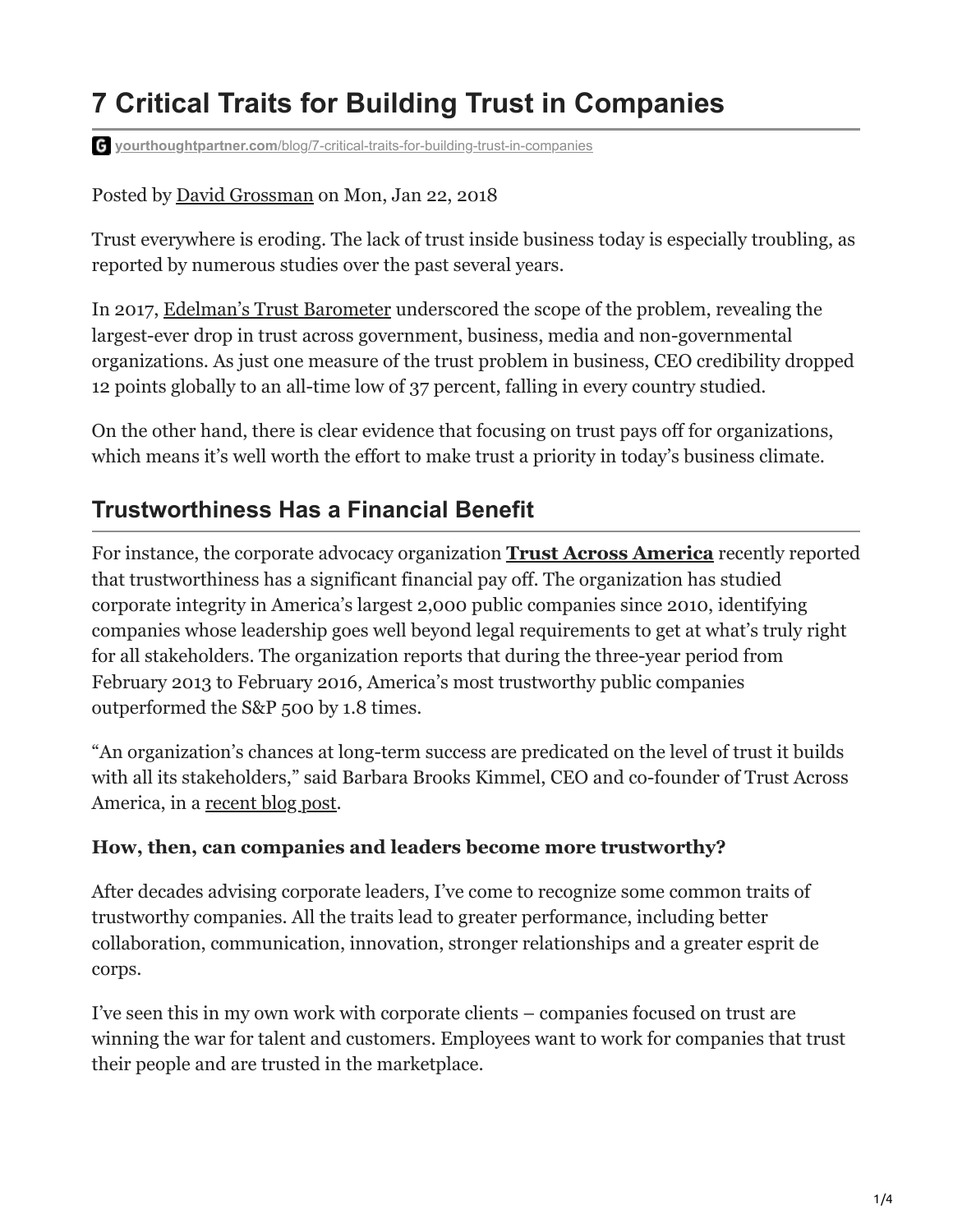In pursuing genuine trust, leaders need to strive for a consistency of words and actions that stand the test of time, and lead to a real relationship. That relationship needs to be motivated by meeting mutually beneficial needs, not selfish needs that only benefit one party. (I shared some of what I've seen work for leaders looking to build trust in a recent article for *Fast Company*, ["The Five Things that Trustworthy Bosses Have Mastered.](https://www.fastcompany.com/40487388/the-five-things-that-trustworthy-bosses-have-mastered)"

# **Traits That Help Build Trust in Organizations**

Building trust doesn't have to be a daunting task. To begin a greater commitment to trust in your organization, here's some important traits worth adopting:

#### **Trait 1: Company purpose, values and culture are defined, employees know how to practice them and bring the strategy to life, and there are systems in place to support what's important and valued.**

In companies with this type of DNA, company policies, procedures and systems, including rewards and recognition systems, reinforce what's important. There are also consequences for behaviors that are not in sync with the company values.

## **Trait 2: Leaders act in respectfully authentic ways that are consistent with the purpose and values of the company.**

It makes sense that employees work best for leaders who are purposefully building and managing trust.

The first step for leaders is giving employees their own trust. Once that's established, employees return the favor by beginning to trust their leaders as well.

[Respectfully authentic leaders](https://www.yourthoughtpartner.com/blog/the-secret-respectfully-authentic-leaders-know) also know that leadership is about focusing on others, being humble, operating with grace under pressure, and having quiet courage to bring more humanity to the workplace. These types of leaders care deeply about respect but also honesty – getting to the heart of the matter, yet in kind ways. These leaders also look to every interaction as an opportunity to connect with others.

Interested in learning how to lead in a respectfully authentic way so you can be your best self, motivate your team(s), and get results? In this **eBook**, I tell my story of self-discovery, and stress the value of leaders living authentically. [Click here](https://www.yourthoughtpartner.com/respectful-authenticity-ebook) to get started on your journey to becoming a more authentic leader.

#### **Trait 3: The company establishes a culture of transparency and places a strong value on telling the truth, even when it hurts.**

Organizational communications are a priority in trustworthy organizations, and the communication is timely, relevant and focused on what employees need to know and why. Leaders are fully transparent in what they say, especially during times of change, sharing with employees what they know, when they know it.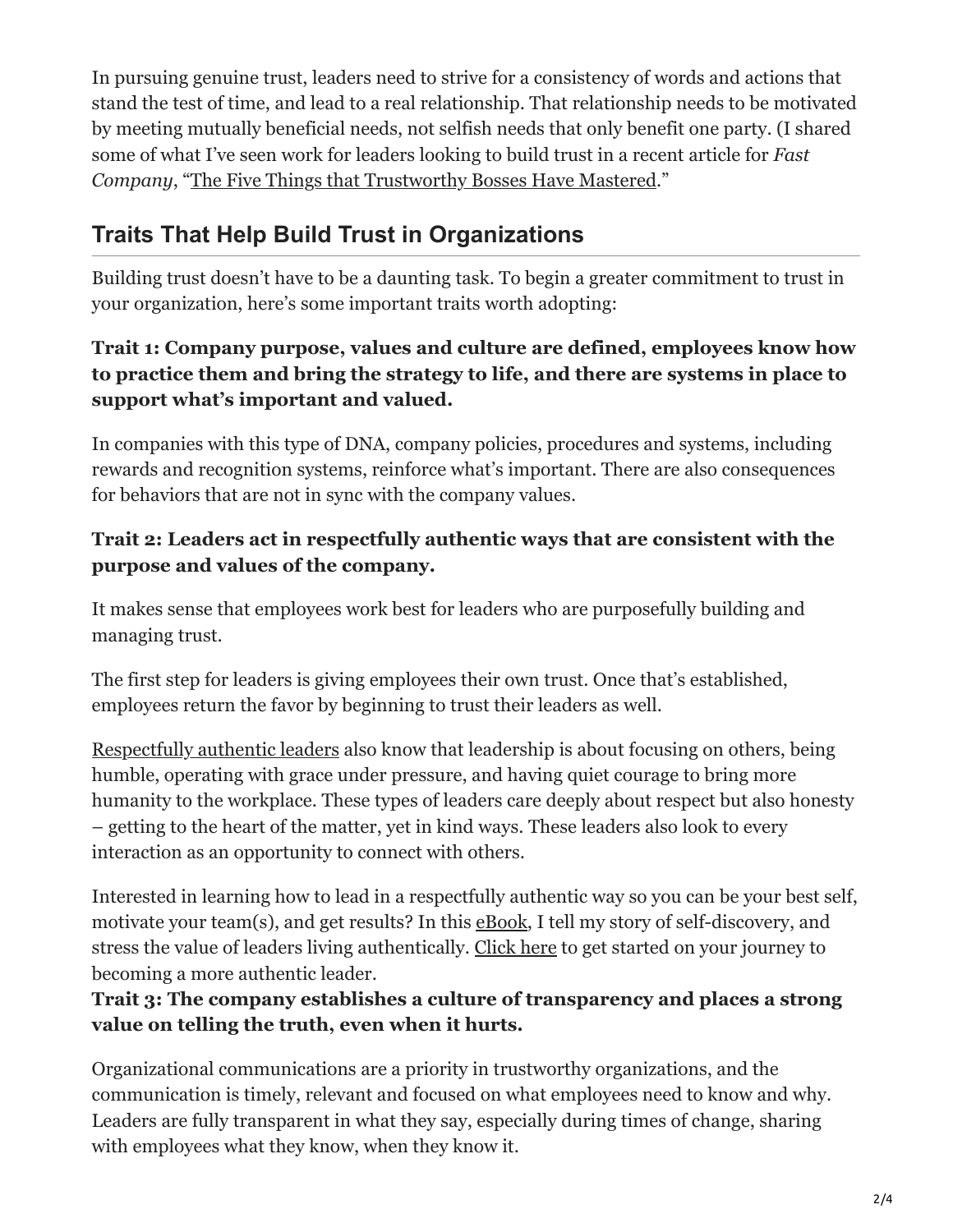Leaders are also transparent about what's working and what's not with their teams and other people. They create a feedback-rich environment focused on getting even better. Failures and learnings are celebrated, as are the big wins.

#### **Trait 4: The organization makes communicating with their own employees a priority, and tries to ensure that leaders communicate first with their employees, before any other stakeholders.**

In trustworthy organizations, there's a strong focus on [internal communications](https://www.yourthoughtpartner.com/blog/bid/73957/Organizations-with-Highly-Effective-Communications-Continue-to-Significantly-Outperform-Their-Less-Effective-Peers) and helping to ensure every employee is connected to their job and the organization's strategy. Employees feel motivated and inspired to contribute their best.

## **Trait 5: Trustworthy organizations focus on belonging, which goes well beyond simply valuing diversity and inclusion.**

Savvy organizations know that seeking diverse perspectives leads to important outcomes. As such, diverse perspectives and people are valued and alternative points of view are welcomed.

From this strong culture, employees begin to feel a [sense of belonging,](https://www.yourthoughtpartner.com/blog/what-great-teams-are-made-of-its-not-what-you-might-expect) which increases productivity and engagement. (On the opposite spectrum, employees who don't feel like they belong often feel disengaged, detached and not invested in the company's success).

#### **Trait 6: There's an emphasis on relationships versus transactions, both internally and externally.**

This is about recognizing that trust is ultimately about building strong relationships, ones with intimacy and vulnerability.

Employees in these organizations receive a fair, relevant and motivating employee value proposition, or "deal" outlining what they can expect from the company. That deal reflects both what the employees want and what the company expects in return.

At the same time, leaders are focused on helping the best people [grow and develop,](https://www.yourthoughtpartner.com/blog/bid/73916/6-tips-to-help-employees-grow-and-develop) and want to see their employees make a positive contribution to the company.

Externally, customers can trust employees to deliver on their brand promise, which reflects the reality of the Brand and is delivered consistently. There's no empty aspirational brand promise that's not realistic or achievable.

#### **Trait 7: The CEO serves as the Chief Communications Officer.**

CEOs in trustworthy companies translate their vision and strategy in meaningful ways so employees know it, get it, believe it, and act on it. These CEOs are not distant leaders; they want to communicate regularly with employees and genuinely connect with them.